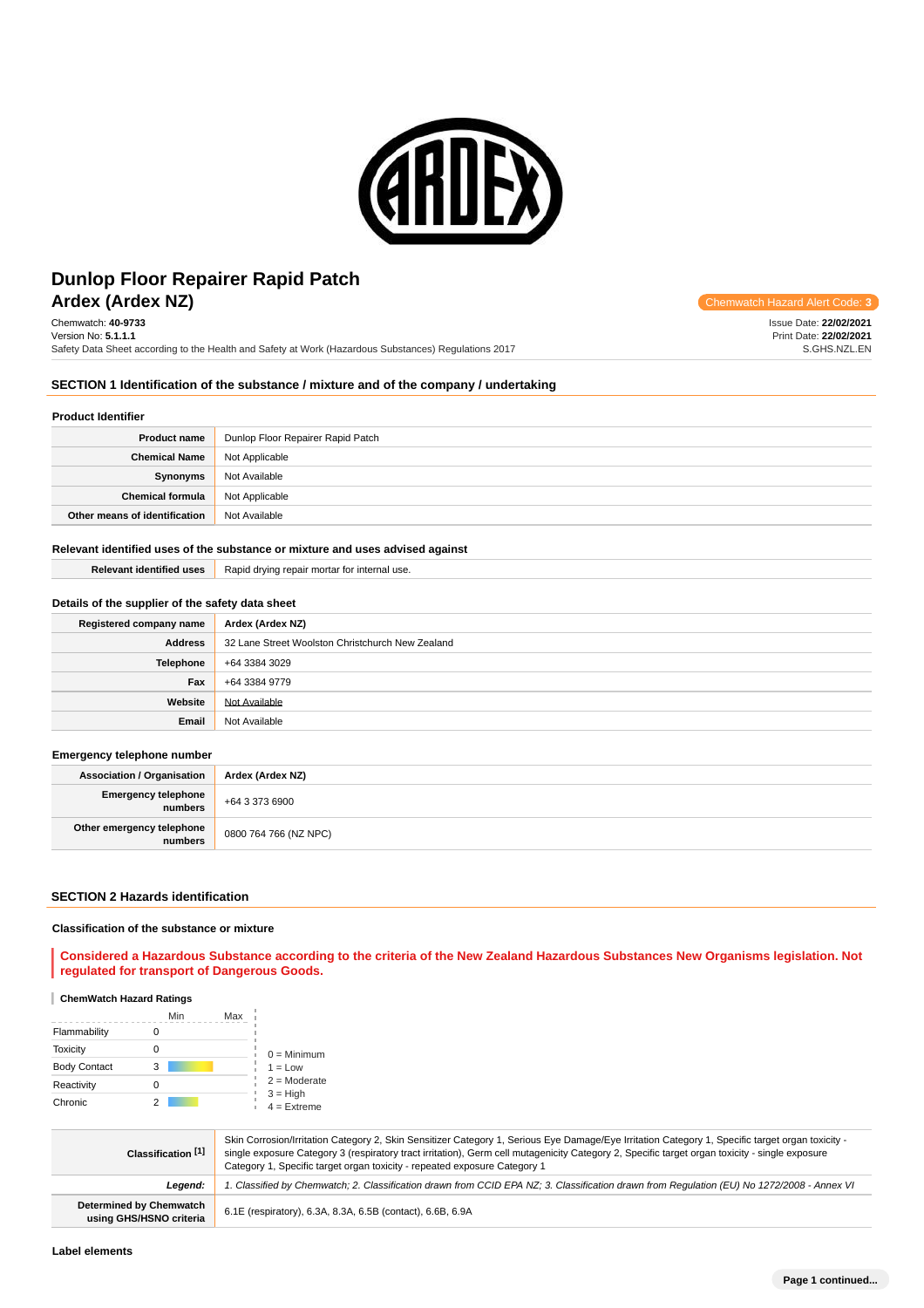

**Signal word Danger**

## **Hazard statement(s)**

| H315 | Causes skin irritation.                                         |
|------|-----------------------------------------------------------------|
| H317 | May cause an allergic skin reaction.                            |
| H318 | Causes serious eye damage.                                      |
| H335 | May cause respiratory irritation.                               |
| H341 | Suspected of causing genetic defects.                           |
| H370 | Causes damage to organs.                                        |
| H372 | Causes damage to organs through prolonged or repeated exposure. |

## **Precautionary statement(s) Prevention**

| P <sub>201</sub> | Obtain special instructions before use.                                    |
|------------------|----------------------------------------------------------------------------|
| P <sub>260</sub> | Do not breathe dust/fume.                                                  |
| P <sub>271</sub> | Use only outdoors or in a well-ventilated area.                            |
| P280             | Wear protective gloves/protective clothing/eye protection/face protection. |

## **Precautionary statement(s) Response**

| P305+P351+P338 | IF IN EYES: Rinse cautiously with water for several minutes. Remove contact lenses, if present and easy to do. Continue rinsing. |
|----------------|----------------------------------------------------------------------------------------------------------------------------------|
| P308+P311      | IF exposed or concerned: Call a POISON CENTER/doctor/physician/first aider.                                                      |
| <b>P310</b>    | Immediately call a POISON CENTER/doctor/physician/first aider.                                                                   |
| P302+P352      | IF ON SKIN: Wash with plenty of water and soap.                                                                                  |

## **Precautionary statement(s) Storage**

| ______    |                                                                              |
|-----------|------------------------------------------------------------------------------|
| P405      | こもへい<br>locked up.                                                           |
| P403+P233 | Store in a well-<br>Il-ventilated place. Keep container tightly closed.<br>. |

## **Precautionary statement(s) Disposal**

**P501** Dispose of contents/container to authorised hazardous or special waste collection point in accordance with any local regulation.

## **SECTION 3 Composition / information on ingredients**

## **Substances**

See section below for composition of Mixtures

## **Mixtures**

| <b>CAS No</b> | %[weight] | Name                     |
|---------------|-----------|--------------------------|
| 14808-60-7.   | <60       | graded sand              |
| 65997-16-2    | <60       | calcium aluminate cement |
| 65997-15-1    | < 10      | portland cement          |
| 471-34-1      | < 10      | calcium carbonate        |
| 7778-18-9     | $30$      | calcium sulfate          |

## **SECTION 4 First aid measures**

## **Description of first aid measures**

| <b>Eye Contact</b>  | If this product comes in contact with the eyes:<br>Immediately hold eyelids apart and flush the eye continuously with running water.<br>Ensure complete irrigation of the eye by keeping eyelids apart and away from eye and moving the eyelids by occasionally lifting the upper<br>and lower lids.<br>► Continue flushing until advised to stop by the Poisons Information Centre or a doctor, or for at least 15 minutes.<br>Transport to hospital or doctor without delay.<br>Removal of contact lenses after an eye injury should only be undertaken by skilled personnel. |
|---------------------|---------------------------------------------------------------------------------------------------------------------------------------------------------------------------------------------------------------------------------------------------------------------------------------------------------------------------------------------------------------------------------------------------------------------------------------------------------------------------------------------------------------------------------------------------------------------------------|
| <b>Skin Contact</b> | If skin or hair contact occurs:<br>Immediately flush body and clothes with large amounts of water, using safety shower if available.<br>• Quickly remove all contaminated clothing, including footwear.<br>▶ Wash skin and hair with running water. Continue flushing with water until advised to stop by the Poisons Information Centre.<br>Transport to hospital, or doctor.                                                                                                                                                                                                  |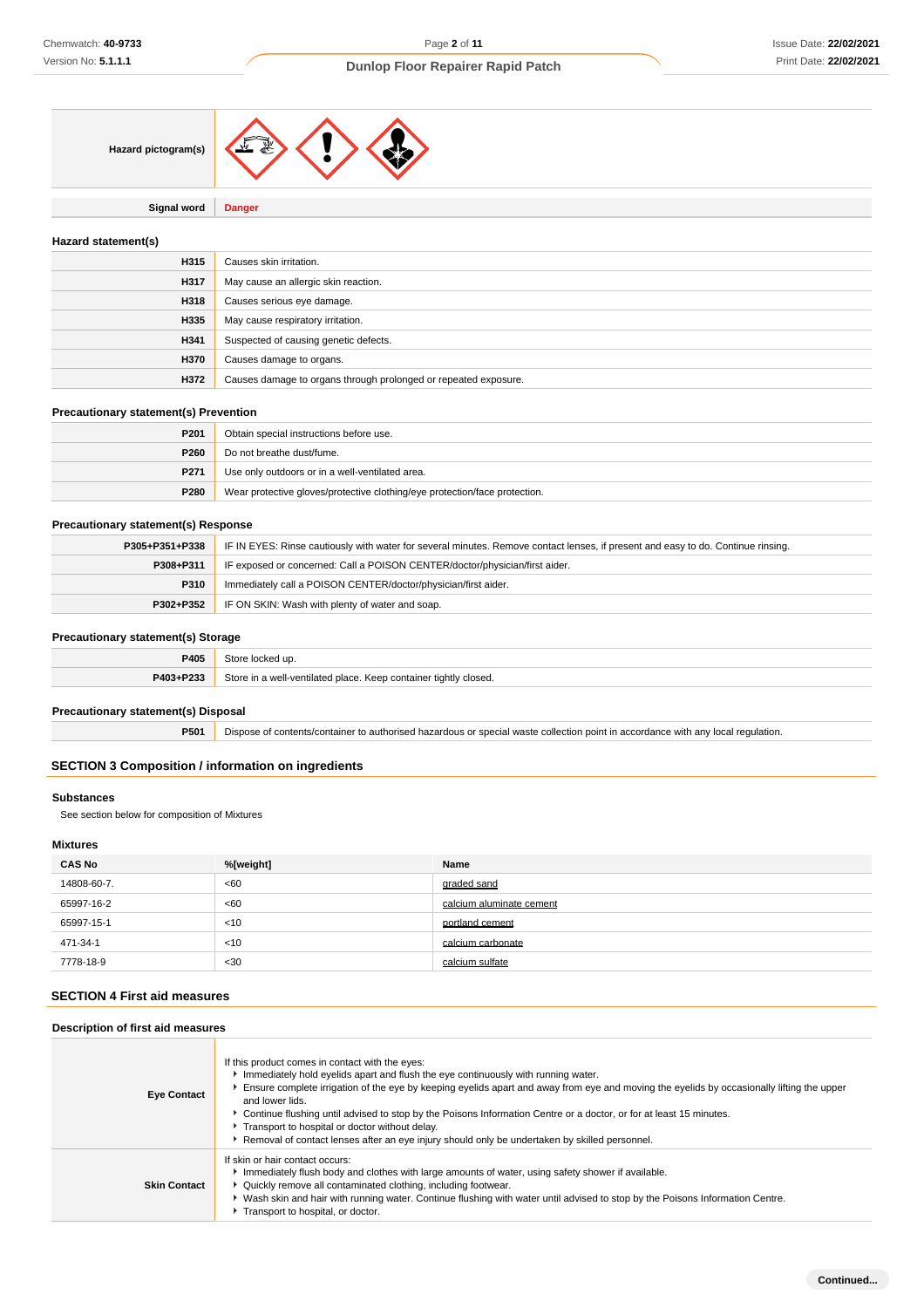| Inhalation | If fumes or combustion products are inhaled remove from contaminated area.<br>Lay patient down. Keep warm and rested.<br>▶ Prostheses such as false teeth, which may block airway, should be removed, where possible, prior to initiating first aid procedures.<br>Apply artificial respiration if not breathing, preferably with a demand valve resuscitator, bag-valve mask device, or pocket mask as trained.<br>Perform CPR if necessary.<br>Transport to hospital, or doctor, without delay.                                                                                                                                                                                                                                                                                                                                                                                                                                                                                                                                                                                                                                                                                                                                                                                                                                                                                                                                                                                                |
|------------|--------------------------------------------------------------------------------------------------------------------------------------------------------------------------------------------------------------------------------------------------------------------------------------------------------------------------------------------------------------------------------------------------------------------------------------------------------------------------------------------------------------------------------------------------------------------------------------------------------------------------------------------------------------------------------------------------------------------------------------------------------------------------------------------------------------------------------------------------------------------------------------------------------------------------------------------------------------------------------------------------------------------------------------------------------------------------------------------------------------------------------------------------------------------------------------------------------------------------------------------------------------------------------------------------------------------------------------------------------------------------------------------------------------------------------------------------------------------------------------------------|
| Ingestion  | Give a slurry of activated charcoal in water to drink. NEVER GIVE AN UNCONSCIOUS PATIENT WATER TO DRINK.<br>At least 3 tablespoons in a glass of water should be given.<br>Although induction of vomiting may be recommended (IN CONSCIOUS PERSONS ONLY), such a first aid measure is dissuaded due to the<br>risk of aspiration of stomach contents. (i) It is better to take the patient to a doctor who can decide on the necessity and method of emptying<br>the stomach. (ii) Special circumstances may however exist; these include non-availability of charcoal and the ready availability of the doctor.<br>NOTE: If vomiting is induced, lean patient forward or place on left side (head-down position, if possible) to maintain open airway and prevent<br>aspiration.<br><b>NOTE:</b> Wear protective gloves when inducing vomiting.<br>▶ REFER FOR MEDICAL ATTENTION WITHOUT DELAY.<br>In the mean time, qualified first-aid personnel should treat the patient following observation and employing supportive measures as indicated<br>by the patient's condition.<br>If the services of a medical officer or medical doctor are readily available, the patient should be placed in his/her care and a copy of the SDS<br>should be provided. Further action will be the responsibility of the medical specialist.<br>► If medical attention is not available on the worksite or surroundings send the patient to a hospital together with a copy of the SDS.<br>(ICSC20305/20307) |

### **Indication of any immediate medical attention and special treatment needed**

Treat symptomatically.

For acute or short term repeated exposures to iron and its derivatives:

- Always treat symptoms rather than history. In general, however, toxic doses exceed 20 mg/kg of ingested material (as elemental iron) with lethal doses exceeding 180 mg/kg.
- ▶ Control of iron stores depend on variation in absorption rather than excretion. Absorption occurs through aspiration, ingestion and burned skin.
- Hepatic damage may progress to failure with hypoprothrombinaemia and hypoglycaemia. Hepatorenal syndrome may occur.
- Iron intoxication may also result in decreased cardiac output and increased cardiac pooling which subsequently produces hypotension.
- Serum iron should be analysed in symptomatic patients. Serum iron levels (2-4 hrs post-ingestion) greater that 100 ug/dL indicate poisoning with levels, in excess of 350 ug/dL,
- being potentially serious. Emesis or lavage (for obtunded patients with no gag reflex)are the usual means of decontamination.
- Activated charcoal does not effectively bind iron.
- Catharsis (using sodium sulfate or magnesium sulfate) may only be used if the patient already has diarrhoea.
- Deferoxamine is a specific chelator of ferric (3+) iron and is currently the antidote of choice. It should be administered parenterally. [Ellenhorn and Barceloux: Medical Toxicology]

#### **SECTION 5 Firefighting measures**

#### **Extinguishing media**

There is no restriction on the type of extinguisher which may be used.

Use extinguishing media suitable for surrounding area.

## **Special hazards arising from the substrate or mixture**

**Fire Incompatibility** None known.

#### **Advice for firefighters**

| <b>Fire Fighting</b>         | Alert Fire Brigade and tell them location and nature of hazard.<br>▶ Wear breathing apparatus plus protective gloves in the event of a fire.<br>Prevent, by any means available, spillage from entering drains or water courses.<br>Use fire fighting procedures suitable for surrounding area. |
|------------------------------|-------------------------------------------------------------------------------------------------------------------------------------------------------------------------------------------------------------------------------------------------------------------------------------------------|
| <b>Fire/Explosion Hazard</b> | Non combustible.<br>Not considered a significant fire risk, however containers may burn.<br>Decomposition may produce toxic fumes of:<br>sulfur oxides (SOx)<br>metal oxides<br>May emit poisonous fumes.<br>May emit corrosive fumes.                                                          |

## **SECTION 6 Accidental release measures**

#### **Personal precautions, protective equipment and emergency procedures** See section 8

## **Environmental precautions**

See section 12

## **Methods and material for containment and cleaning up**

| <b>Minor Spills</b> | Clean up all spills immediately.<br>Avoid breathing dust and contact with skin and eyes.<br>▶ Wear protective clothing, gloves, safety glasses and dust respirator.<br>Use dry clean up procedures and avoid generating dust. |
|---------------------|-------------------------------------------------------------------------------------------------------------------------------------------------------------------------------------------------------------------------------|
| <b>Major Spills</b> | Moderate hazard.<br>CAUTION: Advise personnel in area.<br>Alert Emergency Services and tell them location and nature of hazard.<br>Control personal contact by wearing protective clothing.                                   |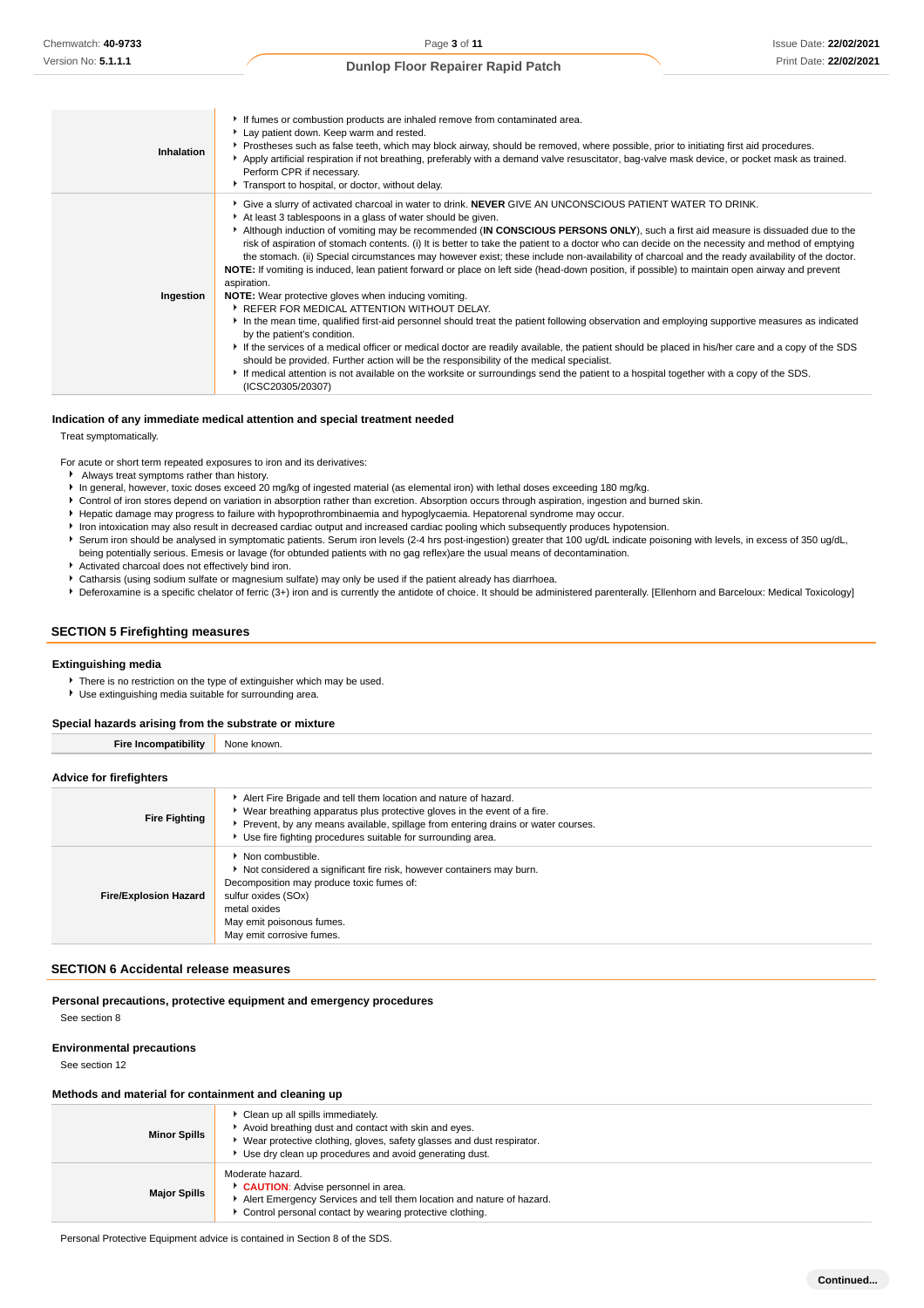## **SECTION 7 Handling and storage**

| Precautions for safe handling                                |                                                                                                                                                                                                             |
|--------------------------------------------------------------|-------------------------------------------------------------------------------------------------------------------------------------------------------------------------------------------------------------|
| Safe handling                                                | Avoid all personal contact, including inhalation.<br>* Wear protective clothing when risk of exposure occurs.<br>Use in a well-ventilated area.<br>Prevent concentration in hollows and sumps.              |
| Other information                                            | Store in original containers.<br>▶ Keep containers securely sealed.<br>Store in a cool, dry area protected from environmental extremes.<br>Store away from incompatible materials and foodstuff containers. |
| Conditions for safe storage, including any incompatibilities |                                                                                                                                                                                                             |

| Suitable container      | Polyethylene or polypropylene container.<br>Check all containers are clearly labelled and free from leaks.                        |
|-------------------------|-----------------------------------------------------------------------------------------------------------------------------------|
| Storage incompatibility | Avoid strong acids, acid chlorides, acid anhydrides and chloroformates.<br>Avoid contact with copper, aluminium and their alloys. |

## **SECTION 8 Exposure controls / personal protection**

## **Control parameters**

## **Occupational Exposure Limits (OEL)**

| Chemwatch: 40-9733                                           |                                | Page 4 of 11                                                                                                                                                                                                                                                                                                                                                                                                                                                                                                                                                                                                                                                    |              |                               |                     |          |                                         | Issue Date: 22/02/202        |
|--------------------------------------------------------------|--------------------------------|-----------------------------------------------------------------------------------------------------------------------------------------------------------------------------------------------------------------------------------------------------------------------------------------------------------------------------------------------------------------------------------------------------------------------------------------------------------------------------------------------------------------------------------------------------------------------------------------------------------------------------------------------------------------|--------------|-------------------------------|---------------------|----------|-----------------------------------------|------------------------------|
| Version No: 5.1.1.1                                          |                                | <b>Dunlop Floor Repairer Rapid Patch</b>                                                                                                                                                                                                                                                                                                                                                                                                                                                                                                                                                                                                                        |              |                               |                     |          |                                         | Print Date: 22/02/202        |
|                                                              |                                |                                                                                                                                                                                                                                                                                                                                                                                                                                                                                                                                                                                                                                                                 |              |                               |                     |          |                                         |                              |
| <b>SECTION 7 Handling and storage</b>                        |                                |                                                                                                                                                                                                                                                                                                                                                                                                                                                                                                                                                                                                                                                                 |              |                               |                     |          |                                         |                              |
| Precautions for safe handling                                |                                |                                                                                                                                                                                                                                                                                                                                                                                                                                                                                                                                                                                                                                                                 |              |                               |                     |          |                                         |                              |
| Safe handling                                                | Use in a well-ventilated area. | Avoid all personal contact, including inhalation.<br>• Wear protective clothing when risk of exposure occurs.                                                                                                                                                                                                                                                                                                                                                                                                                                                                                                                                                   |              |                               |                     |          |                                         |                              |
|                                                              |                                | Prevent concentration in hollows and sumps.                                                                                                                                                                                                                                                                                                                                                                                                                                                                                                                                                                                                                     |              |                               |                     |          |                                         |                              |
| Other information                                            |                                | Store in original containers.<br>Keep containers securely sealed.<br>Store in a cool, dry area protected from environmental extremes.<br>Store away from incompatible materials and foodstuff containers.                                                                                                                                                                                                                                                                                                                                                                                                                                                       |              |                               |                     |          |                                         |                              |
| Conditions for safe storage, including any incompatibilities |                                |                                                                                                                                                                                                                                                                                                                                                                                                                                                                                                                                                                                                                                                                 |              |                               |                     |          |                                         |                              |
| Suitable container                                           |                                | • Polyethylene or polypropylene container.<br>Check all containers are clearly labelled and free from leaks.                                                                                                                                                                                                                                                                                                                                                                                                                                                                                                                                                    |              |                               |                     |          |                                         |                              |
| <b>Storage incompatibility</b>                               |                                | Avoid strong acids, acid chlorides, acid anhydrides and chloroformates.<br>Avoid contact with copper, aluminium and their alloys.                                                                                                                                                                                                                                                                                                                                                                                                                                                                                                                               |              |                               |                     |          |                                         |                              |
| SECTION 8 Exposure controls / personal protection            |                                |                                                                                                                                                                                                                                                                                                                                                                                                                                                                                                                                                                                                                                                                 |              |                               |                     |          |                                         |                              |
| <b>Control parameters</b>                                    |                                |                                                                                                                                                                                                                                                                                                                                                                                                                                                                                                                                                                                                                                                                 |              |                               |                     |          |                                         |                              |
|                                                              |                                |                                                                                                                                                                                                                                                                                                                                                                                                                                                                                                                                                                                                                                                                 |              |                               |                     |          |                                         |                              |
| <b>Occupational Exposure Limits (OEL)</b>                    |                                |                                                                                                                                                                                                                                                                                                                                                                                                                                                                                                                                                                                                                                                                 |              |                               |                     |          |                                         |                              |
| <b>INGREDIENT DATA</b><br>Source                             | Ingredient                     | <b>Material name</b>                                                                                                                                                                                                                                                                                                                                                                                                                                                                                                                                                                                                                                            | <b>TWA</b>   |                               | <b>STEL</b>         |          | Peak                                    | <b>Notes</b>                 |
| New Zealand Workplace                                        |                                |                                                                                                                                                                                                                                                                                                                                                                                                                                                                                                                                                                                                                                                                 | 0.05         |                               | Not                 |          | Not                                     |                              |
| Exposure Standards (WES)<br>New Zealand Workplace            | graded sand                    | Quartz respirable dust                                                                                                                                                                                                                                                                                                                                                                                                                                                                                                                                                                                                                                          | mg/m3        |                               | Available<br>Not    |          | Available<br>Not                        | Not Available<br>dsen-Dermal |
| Exposure Standards (WES)                                     | portland cement                | Portland cement respirable dust                                                                                                                                                                                                                                                                                                                                                                                                                                                                                                                                                                                                                                 | 1 $mg/m3$    |                               | Available           |          | Available                               | sensitiser                   |
| New Zealand Workplace<br>Exposure Standards (WES)            | portland cement                | Portland cement                                                                                                                                                                                                                                                                                                                                                                                                                                                                                                                                                                                                                                                 | $3$ mg/m $3$ |                               | Not<br>Available    |          | Not<br>Available                        | dsen-Dermal<br>sensitiser    |
| New Zealand Workplace<br>Exposure Standards (WES)            | calcium<br>carbonate           | Calcium carbonate                                                                                                                                                                                                                                                                                                                                                                                                                                                                                                                                                                                                                                               |              | $10$ mg/m $3$                 | Not<br>Available    |          | Not<br>Available                        | Not Available                |
| New Zealand Workplace<br>Exposure Standards (WES)            | calcium<br>carbonate           | Marble (Calcium carbonate)                                                                                                                                                                                                                                                                                                                                                                                                                                                                                                                                                                                                                                      |              | $10$ mg/m $3$                 | Not<br>Available    |          | Not<br>Available                        | Not Available                |
| New Zealand Workplace<br>Exposure Standards (WES)            | calcium<br>carbonate           | Limestone (Calcium carbonate)                                                                                                                                                                                                                                                                                                                                                                                                                                                                                                                                                                                                                                   |              | 10 mg/m3                      | Not<br>Available    |          | Not<br>Available                        | Not Available                |
| New Zealand Workplace<br>Exposure Standards (WES)            | calcium sulfate                | Plaster of Paris (Calcium sulphate)                                                                                                                                                                                                                                                                                                                                                                                                                                                                                                                                                                                                                             |              | $10$ mg/m $3$                 | Not<br>Available    |          | Not<br>Available                        | Not Available                |
| New Zealand Workplace<br>Exposure Standards (WES)            | calcium sulfate                | Calcium sulphate (Gypsum, Plaster of<br>Paris)                                                                                                                                                                                                                                                                                                                                                                                                                                                                                                                                                                                                                  |              | $10$ mg/m $3$                 | Not<br>Available    |          | Not<br>Available                        | Not Available                |
| <b>Emergency Limits</b>                                      |                                |                                                                                                                                                                                                                                                                                                                                                                                                                                                                                                                                                                                                                                                                 |              |                               |                     |          |                                         |                              |
| Ingredient                                                   | <b>Material name</b>           |                                                                                                                                                                                                                                                                                                                                                                                                                                                                                                                                                                                                                                                                 | TEEL-1       |                               |                     | TEEL-2   |                                         | TEEL-3                       |
| graded sand                                                  |                                | Silica, crystalline-quartz; (Silicon dioxide)                                                                                                                                                                                                                                                                                                                                                                                                                                                                                                                                                                                                                   |              | $0.075$ mg/m3                 |                     | 33 mg/m3 |                                         | 200 mg/m3                    |
| calcium carbonate                                            | Carbonic acid, calcium salt    |                                                                                                                                                                                                                                                                                                                                                                                                                                                                                                                                                                                                                                                                 |              | 45 mg/m3                      |                     |          | 210 mg/m3                               | 1,300 mg/m3                  |
|                                                              |                                |                                                                                                                                                                                                                                                                                                                                                                                                                                                                                                                                                                                                                                                                 |              |                               |                     |          |                                         |                              |
| Ingredient                                                   | <b>Original IDLH</b>           |                                                                                                                                                                                                                                                                                                                                                                                                                                                                                                                                                                                                                                                                 |              |                               | <b>Revised IDLH</b> |          |                                         |                              |
| graded sand                                                  | 25 mg/m3 / 50 mg/m3            |                                                                                                                                                                                                                                                                                                                                                                                                                                                                                                                                                                                                                                                                 |              |                               | Not Available       |          |                                         |                              |
| calcium aluminate cement                                     | Not Available                  |                                                                                                                                                                                                                                                                                                                                                                                                                                                                                                                                                                                                                                                                 |              |                               | Not Available       |          |                                         |                              |
| portland cement                                              | 5,000 mg/m3<br>Not Available   |                                                                                                                                                                                                                                                                                                                                                                                                                                                                                                                                                                                                                                                                 |              |                               |                     |          |                                         |                              |
| calcium carbonate                                            |                                | Not Available                                                                                                                                                                                                                                                                                                                                                                                                                                                                                                                                                                                                                                                   |              |                               | Not Available       |          |                                         |                              |
| calcium sulfate                                              | Not Available                  |                                                                                                                                                                                                                                                                                                                                                                                                                                                                                                                                                                                                                                                                 |              |                               | Not Available       |          |                                         |                              |
| <b>Occupational Exposure Banding</b>                         |                                |                                                                                                                                                                                                                                                                                                                                                                                                                                                                                                                                                                                                                                                                 |              |                               |                     |          |                                         |                              |
| Ingredient                                                   |                                | <b>Occupational Exposure Band Rating</b>                                                                                                                                                                                                                                                                                                                                                                                                                                                                                                                                                                                                                        |              |                               |                     |          | <b>Occupational Exposure Band Limit</b> |                              |
| calcium aluminate cement                                     | Ε                              |                                                                                                                                                                                                                                                                                                                                                                                                                                                                                                                                                                                                                                                                 |              | $\leq$ 0.01 mg/m <sup>3</sup> |                     |          |                                         |                              |
| Notes:                                                       |                                | Occupational exposure banding is a process of assigning chemicals into specific categories or bands based on a chemical's potency and the<br>adverse health outcomes associated with exposure. The output of this process is an occupational exposure band (OEB), which corresponds to a<br>range of exposure concentrations that are expected to protect worker health.                                                                                                                                                                                                                                                                                        |              |                               |                     |          |                                         |                              |
| <b>Exposure controls</b>                                     |                                |                                                                                                                                                                                                                                                                                                                                                                                                                                                                                                                                                                                                                                                                 |              |                               |                     |          |                                         |                              |
| Appropriate engineering<br>controls                          |                                | Engineering controls are used to remove a hazard or place a barrier between the worker and the hazard. Well-designed engineering controls can<br>be highly effective in protecting workers and will typically be independent of worker interactions to provide this high level of protection.<br>The basic types of engineering controls are:<br>Process controls which involve changing the way a job activity or process is done to reduce the risk.<br>Enclosure and/or isolation of emission source which keeps a selected hazard "physically" away from the worker and ventilation that strategically<br>"adds" and "removes" air in the work environment. |              |                               |                     |          |                                         |                              |

## **Emergency Limits**

| Ingredient               | <b>Material name</b>                          | TEEL-1           |                     | TEEL-2             | TEEL-3      |  |
|--------------------------|-----------------------------------------------|------------------|---------------------|--------------------|-------------|--|
| graded sand              | Silica, crystalline-quartz; (Silicon dioxide) | $0.075$ mg/m $3$ |                     | $33 \text{ mg/m}$  | 200 mg/m3   |  |
| calcium carbonate        | Carbonic acid, calcium salt                   | 45 mg/m3         |                     | $210 \text{ mg/m}$ | 1,300 mg/m3 |  |
| Ingredient               | <b>Original IDLH</b>                          |                  | <b>Revised IDLH</b> |                    |             |  |
| graded sand              |                                               |                  |                     | Not Available      |             |  |
|                          | 25 mg/m3 / 50 mg/m3                           |                  |                     |                    |             |  |
| calcium aluminate cement | Not Available                                 |                  |                     | Not Available      |             |  |
| portland cement          | 5,000 mg/m3                                   |                  | Not Available       |                    |             |  |

## **Occupational Exposure Banding**

| Ingredient               | <b>Occupational Exposure Band Rating</b>                                                                                                                                                                                                                                                                                                                                 | <b>Occupational Exposure Band Limit</b> |  |  |
|--------------------------|--------------------------------------------------------------------------------------------------------------------------------------------------------------------------------------------------------------------------------------------------------------------------------------------------------------------------------------------------------------------------|-----------------------------------------|--|--|
| calcium aluminate cement |                                                                                                                                                                                                                                                                                                                                                                          | $\leq$ 0.01 mg/m <sup>3</sup>           |  |  |
| Notes:                   | Occupational exposure banding is a process of assigning chemicals into specific categories or bands based on a chemical's potency and the<br>adverse health outcomes associated with exposure. The output of this process is an occupational exposure band (OEB), which corresponds to a<br>range of exposure concentrations that are expected to protect worker health. |                                         |  |  |

|                         | Engineering controls are used to remove a hazard or place a barrier between the worker and the hazard. Well-designed engineering controls can<br>be highly effective in protecting workers and will typically be independent of worker interactions to provide this high level of protection. |
|-------------------------|-----------------------------------------------------------------------------------------------------------------------------------------------------------------------------------------------------------------------------------------------------------------------------------------------|
| Appropriate engineering | The basic types of engineering controls are:                                                                                                                                                                                                                                                  |
| controls                | Process controls which involve changing the way a job activity or process is done to reduce the risk.                                                                                                                                                                                         |
|                         | Enclosure and/or isolation of emission source which keeps a selected hazard "physically" away from the worker and ventilation that strategically                                                                                                                                              |
|                         | "adds" and "removes" air in the work environment.                                                                                                                                                                                                                                             |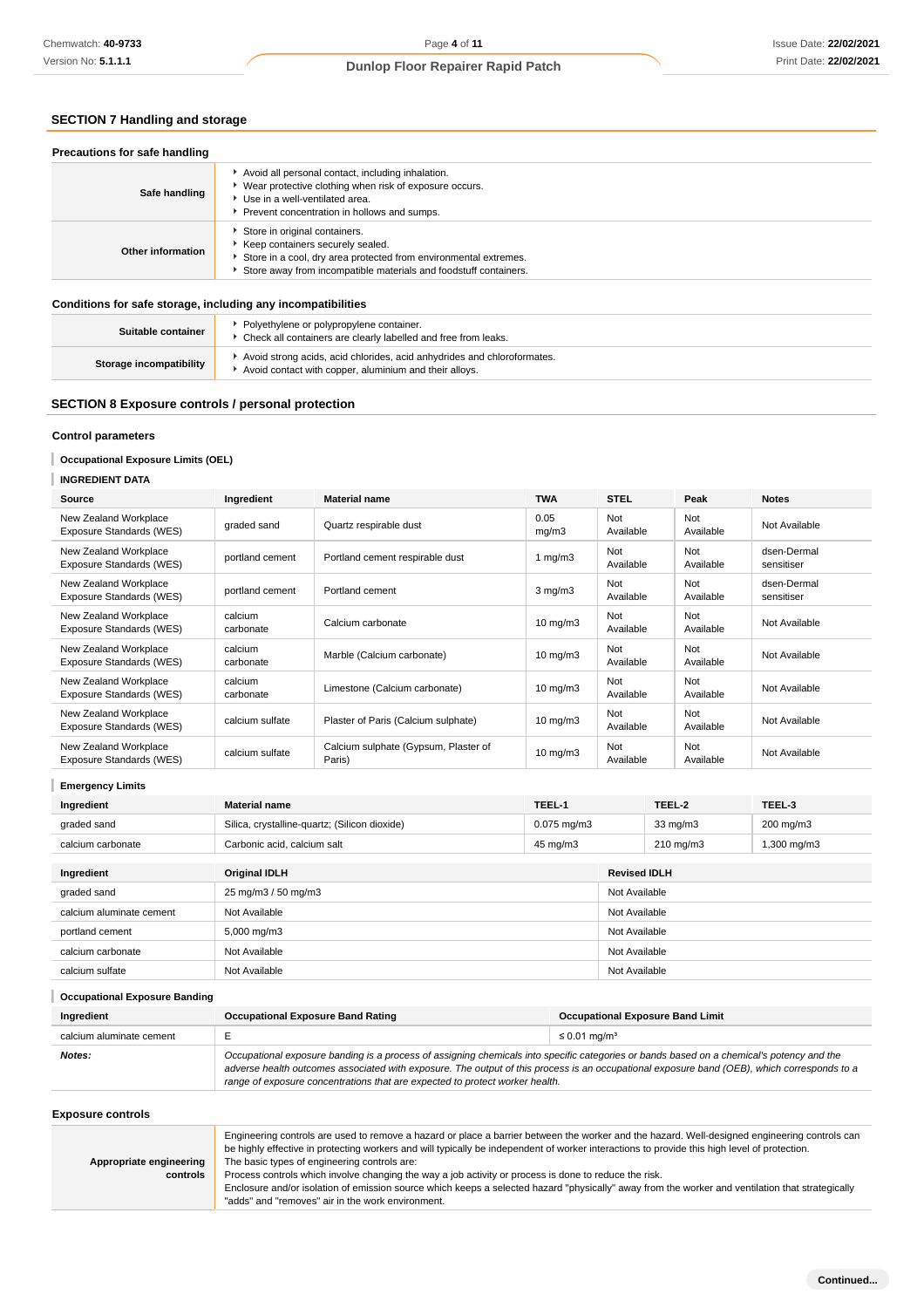| <b>Personal protection</b>   |                                                                                                                                                                                                                                                                                                                                                                                                                                                                                                                                                                                                                                                                                                                                                                                                                                                                                                                                                                                                                                                                                                                                                                                        |
|------------------------------|----------------------------------------------------------------------------------------------------------------------------------------------------------------------------------------------------------------------------------------------------------------------------------------------------------------------------------------------------------------------------------------------------------------------------------------------------------------------------------------------------------------------------------------------------------------------------------------------------------------------------------------------------------------------------------------------------------------------------------------------------------------------------------------------------------------------------------------------------------------------------------------------------------------------------------------------------------------------------------------------------------------------------------------------------------------------------------------------------------------------------------------------------------------------------------------|
| Eye and face protection      | ▶ Safety glasses with unperforated side shields may be used where continuous eye protection is desirable, as in laboratories; spectacles are<br>not sufficient where complete eye protection is needed such as when handling bulk-quantities, where there is a danger of splashing, or if the<br>material may be under pressure.<br>• Chemical goggles whenever there is a danger of the material coming in contact with the eyes; goggles must be properly fitted.<br>Full face shield (20 cm, 8 in minimum) may be required for supplementary but never for primary protection of eyes; these afford face<br>protection.<br>Alternatively a gas mask may replace splash goggles and face shields.                                                                                                                                                                                                                                                                                                                                                                                                                                                                                    |
| <b>Skin protection</b>       | See Hand protection below                                                                                                                                                                                                                                                                                                                                                                                                                                                                                                                                                                                                                                                                                                                                                                                                                                                                                                                                                                                                                                                                                                                                                              |
| <b>Hands/feet protection</b> | Elbow length PVC gloves<br><b>NOTE:</b><br>The material may produce skin sensitisation in predisposed individuals. Care must be taken, when removing gloves and other protective<br>equipment, to avoid all possible skin contact.<br>▶ Contaminated leather items, such as shoes, belts and watch-bands should be removed and destroyed.<br>The selection of suitable gloves does not only depend on the material, but also on further marks of quality which vary from manufacturer to<br>manufacturer. Where the chemical is a preparation of several substances, the resistance of the glove material can not be calculated in advance<br>and has therefore to be checked prior to the application.<br>The exact break through time for substances has to be obtained from the manufacturer of the protective gloves and has to be observed when<br>making a final choice.<br>Personal hygiene is a key element of effective hand care.<br>Experience indicates that the following polymers are suitable as glove materials for protection against undissolved, dry solids, where abrasive<br>particles are not present.<br>polychloroprene.<br>• nitrile rubber.<br>butyl rubber. |
| <b>Body protection</b>       | See Other protection below                                                                                                                                                                                                                                                                                                                                                                                                                                                                                                                                                                                                                                                                                                                                                                                                                                                                                                                                                                                                                                                                                                                                                             |
| Other protection             | • Overalls.<br>P.V.C apron.<br>Barrier cream.<br>Skin cleansing cream.                                                                                                                                                                                                                                                                                                                                                                                                                                                                                                                                                                                                                                                                                                                                                                                                                                                                                                                                                                                                                                                                                                                 |

#### **Respiratory protection**

Particulate. (AS/NZS 1716 & 1715, EN 143:2000 & 149:001, ANSI Z88 or national equivalent)

| <b>Required Minimum Protection Factor</b> | <b>Half-Face Respirator</b> | <b>Full-Face Respirator</b> | <b>Powered Air Respirator</b> |  |
|-------------------------------------------|-----------------------------|-----------------------------|-------------------------------|--|
| up to 10 x ES                             | P <sub>1</sub><br>Air-line* |                             | PAPR-P1                       |  |
| up to $50 \times ES$                      | Air-line**                  | P <sub>2</sub>              | PAPR-P2                       |  |
| up to $100 \times ES$                     |                             | P <sub>3</sub>              |                               |  |
|                                           |                             | Air-line*                   |                               |  |
| $100 + x ES$                              |                             | Air-line**                  | PAPR-P3                       |  |

\* - Negative pressure demand \*\* - Continuous flow

A(All classes) = Organic vapours, B AUS or B1 = Acid gasses, B2 = Acid gas or hydrogen cyanide(HCN), B3 = Acid gas or hydrogen cyanide(HCN), E = Sulfur dioxide(SO2), G = Agricultural chemicals, K = Ammonia(NH3), Hg = Mercury, NO = Oxides of nitrogen, MB = Methyl bromide, AX = Low boiling point organic compounds(below 65 degC)

Respirators may be necessary when engineering and administrative controls do not adequately prevent exposures.

F The decision to use respiratory protection should be based on professional judgment that takes into account toxicity information, exposure measurement data, and frequency and likelihood of the worker's exposure - ensure users are not subject to high thermal loads which may result in heat stress or distress due to personal protective equipment (powered, positive flow, full face apparatus may be an option).

Published occupational exposure limits, where they exist, will assist in determining the adequacy of the selected respiratory protection. These may be government mandated or vendor recommended.

Certified respirators will be useful for protecting workers from inhalation of particulates when properly selected and fit tested as part of a complete respiratory protection program.

Use approved positive flow mask if significant quantities of dust becomes airborne.

▶ Try to avoid creating dust conditions.

## **SECTION 9 Physical and chemical properties**

**Information on basic physical and chemical properties**

| Appearance                                        | Dark grey powder; insoluble in water. |                                            |                |  |
|---------------------------------------------------|---------------------------------------|--------------------------------------------|----------------|--|
|                                                   |                                       |                                            |                |  |
| <b>Physical state</b>                             | <b>Divided Solid</b>                  | Relative density (Water = $1$ )            | Not Available  |  |
| Odour                                             | Not Available                         | Partition coefficient n-octanol<br>/ water | Not Available  |  |
| Odour threshold                                   | Not Available                         | Auto-ignition temperature (°C)             | Not Applicable |  |
| pH (as supplied)                                  | Not Applicable                        | <b>Decomposition temperature</b>           | Not Available  |  |
| Melting point / freezing point<br>(°C)            | Not Available                         | Viscosity (cSt)                            | Not Applicable |  |
| Initial boiling point and boiling<br>range $(°C)$ | Not Applicable                        | Molecular weight (g/mol)                   | Not Applicable |  |
| Flash point (°C)                                  | Not Applicable                        | Taste                                      | Not Available  |  |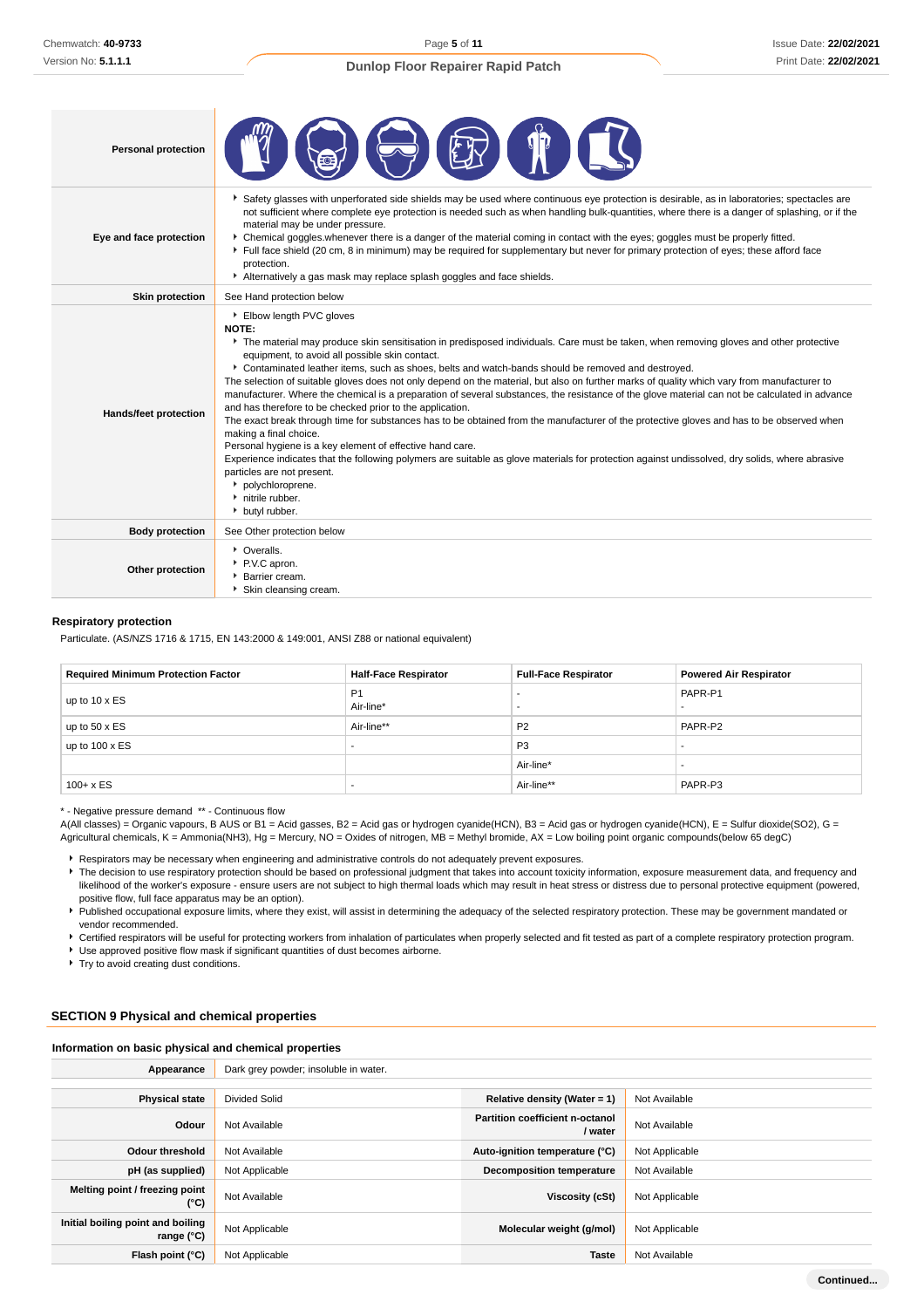| <b>Evaporation rate</b>    | Not Applicable | <b>Explosive properties</b>        | Not Available  |
|----------------------------|----------------|------------------------------------|----------------|
| Flammability               | Not Applicable | <b>Oxidising properties</b>        | Not Available  |
| Upper Explosive Limit (%)  | Not Applicable | Surface Tension (dyn/cm or<br>mN/m | Not Applicable |
| Lower Explosive Limit (%)  | Not Applicable | <b>Volatile Component (%vol)</b>   | Not Applicable |
| Vapour pressure (kPa)      | Not Applicable | Gas group                          | Not Available  |
| Solubility in water        | Immiscible     | pH as a solution (1%)              | Not Applicable |
| Vapour density $(Air = 1)$ | Not Applicable | VOC g/L                            | Not Applicable |

## **SECTION 10 Stability and reactivity**

| Reactivity                            | See section 7                                                                                                                        |
|---------------------------------------|--------------------------------------------------------------------------------------------------------------------------------------|
| <b>Chemical stability</b>             | • Unstable in the presence of incompatible materials.<br>▶ Product is considered stable.<br>Hazardous polymerisation will not occur. |
| Possibility of hazardous<br>reactions | See section 7                                                                                                                        |
| <b>Conditions to avoid</b>            | See section 7                                                                                                                        |
| Incompatible materials                | See section 7                                                                                                                        |
| Hazardous decomposition<br>products   | See section 5                                                                                                                        |

## **SECTION 11 Toxicological information**

## **Information on toxicological effects**

| <b>Inhaled</b>      | Not normally a hazard due to non-volatile nature of product<br>There is strong evidence to suggest that this material can cause, if inhaled once, very serious, irreversible damage of organs.<br>The material can cause respiratory irritation in some persons. The body's response to such irritation can cause further lung damage.<br>Inhalation of vapours may cause drowsiness and dizziness. This may be accompanied by sleepiness, reduced alertness, loss of reflexes, lack of<br>co-ordination, and vertigo.<br>Inhalation of dusts, generated by the material during the course of normal handling, may produce severe damage to the health of the individual.<br>Relatively small amounts absorbed from the lungs may prove fatal.<br>Persons with impaired respiratory function, airway diseases and conditions such as emphysema or chronic bronchitis, may incur further disability<br>if excessive concentrations of particulate are inhaled.<br>If prior damage to the circulatory or nervous systems has occurred or if kidney damage has been sustained, proper screenings should be<br>conducted on individuals who may be exposed to further risk if handling and use of the material result<br>in excessive exposures.                                                                                                                                                                                                                                                                                                                                                                                                                                                                                                                                                                                                                                                                                                                                                                                                                                                                                                                                                                                                                                                                                                                                                                                                                                                                                                                                                                                                                                                                                                                                                                                                                                                                                                                                    |
|---------------------|---------------------------------------------------------------------------------------------------------------------------------------------------------------------------------------------------------------------------------------------------------------------------------------------------------------------------------------------------------------------------------------------------------------------------------------------------------------------------------------------------------------------------------------------------------------------------------------------------------------------------------------------------------------------------------------------------------------------------------------------------------------------------------------------------------------------------------------------------------------------------------------------------------------------------------------------------------------------------------------------------------------------------------------------------------------------------------------------------------------------------------------------------------------------------------------------------------------------------------------------------------------------------------------------------------------------------------------------------------------------------------------------------------------------------------------------------------------------------------------------------------------------------------------------------------------------------------------------------------------------------------------------------------------------------------------------------------------------------------------------------------------------------------------------------------------------------------------------------------------------------------------------------------------------------------------------------------------------------------------------------------------------------------------------------------------------------------------------------------------------------------------------------------------------------------------------------------------------------------------------------------------------------------------------------------------------------------------------------------------------------------------------------------------------------------------------------------------------------------------------------------------------------------------------------------------------------------------------------------------------------------------------------------------------------------------------------------------------------------------------------------------------------------------------------------------------------------------------------------------------------------------------------------------------------------------------------------------------------------|
| Ingestion           | Considered an unlikely route of entry in commercial/industrial environments<br>Not normally a hazard due to the physical form of product. The material is a physical irritant to the gastro-intestinal tract<br>There is strong evidence to suggest that this material can cause, if swallowed once, very serious, irreversible damage of organs.                                                                                                                                                                                                                                                                                                                                                                                                                                                                                                                                                                                                                                                                                                                                                                                                                                                                                                                                                                                                                                                                                                                                                                                                                                                                                                                                                                                                                                                                                                                                                                                                                                                                                                                                                                                                                                                                                                                                                                                                                                                                                                                                                                                                                                                                                                                                                                                                                                                                                                                                                                                                                               |
| <b>Skin Contact</b> | This material can cause inflammation of the skin on contact in some persons.<br>There is strong evidence to suggest that this material, on a single contact with skin, can cause very serious, irreversible damage of organs.<br>The material may accentuate any pre-existing dermatitis condition<br>Skin contact may result in severe irritation particularly to broken skin. Ulceration known as "chrome ulcers" may develop. Chrome ulcers and skin<br>cancer are significantly related.<br>Handling wet cement can cause dermatitis. Cement when wet is quite alkaline and this alkali action on the skin contributes strongly to cement<br>contact dermatitis since it may cause drying and defatting of the skin which is followed by hardening, cracking, lesions developing, possible<br>infections of lesions and penetration by soluble salts.<br>Open cuts, abraded or irritated skin should not be exposed to this material<br>Solution of material in moisture on the skin, or perspiration, may increase irritant effects<br>Entry into the blood-stream, through, for example, cuts, abrasions or lesions, may produce systemic injury with harmful effects. Examine the skin<br>prior to the use of the material and ensure that any external damage is suitably protected.                                                                                                                                                                                                                                                                                                                                                                                                                                                                                                                                                                                                                                                                                                                                                                                                                                                                                                                                                                                                                                                                                                                                                                                                                                                                                                                                                                                                                                                                                                                                                                                                                                                                                    |
| Eye                 | If applied to the eyes, this material causes severe eye damage.                                                                                                                                                                                                                                                                                                                                                                                                                                                                                                                                                                                                                                                                                                                                                                                                                                                                                                                                                                                                                                                                                                                                                                                                                                                                                                                                                                                                                                                                                                                                                                                                                                                                                                                                                                                                                                                                                                                                                                                                                                                                                                                                                                                                                                                                                                                                                                                                                                                                                                                                                                                                                                                                                                                                                                                                                                                                                                                 |
| Chronic             | Long-term exposure to respiratory irritants may result in airways disease, involving difficulty breathing and related whole-body problems.<br>Strong evidence exists that this substance may cause irreversible mutations (though not lethal) even following a single exposure.<br>Skin contact with the material is more likely to cause a sensitisation reaction in some persons compared to the general population.<br>Substance accumulation, in the human body, may occur and may cause some concern following repeated or long-term occupational exposure.<br>Red blood cells and rabbit alveolar macrophages exposed to calcium silicate insulation materials in vitro showed haemolysis in one study but not<br>in another. Both studies showed the substance to be more cytotoxic than titanium dioxide but less toxic than asbestos.<br>In a small cohort mortality study of workers in a wollastonite quarry, the observed number of deaths from all cancers combined and lung cancer<br>were lower than expected. Wollastonite is a calcium inosilicate mineral (CaSiO3).<br>Cement contact dermatitis (CCD) may occur when contact shows an allergic response, which may progress to sensitisation. Sensitisation is due<br>to soluble chromates (chromate compounds) present in trace amounts in some cements and cement products. Soluble chromates readily<br>penetrate intact skin. Cement dermatitis can be characterised by fissures, eczematous rash, dystrophic nails, and dry skin; acute contact with<br>highly alkaline mixtures may cause localised necrosis.<br>Pure calcium carbonate does not cause the disease pneumoconiosis probably due to its rapid elimination from the body. However, its unsterilised<br>particulates can infect the lung and airway to cause inflammation.<br>High blood concentrations of calcium ion may give rise to dilation of blood vessels and depress heart function, leading to low blood pressure and<br>fainting (syncope). Calcium ions enhance the effects of digitalis on the heart, and may precipitate digitalis poisoning. Calcium salts also reduce<br>the absorption of tetracyclines. In newborns, giving calcium during treatment has resulted in calcification of soft tissue.<br>Overexposure to the breathable dust may cause coughing, wheezing, difficulty in breathing and impaired lung function. Chronic symptoms may<br>include decreased vital lung capacity and chest infections. Repeated exposures in the workplace to high levels of fine-divided dusts may produce<br>a condition known as pneumoconiosis, which is the lodgement of any inhaled dusts in the lung, irrespective of the effect. This is particularly true<br>when a significant number of particles less than 0.5 microns (1/50000 inch) are present.<br>Levels above 10 micrograms per cubic metre of suspended inorganic sulfates in the air may cause an excess risk of asthmatic attacks in<br>susceptible people. |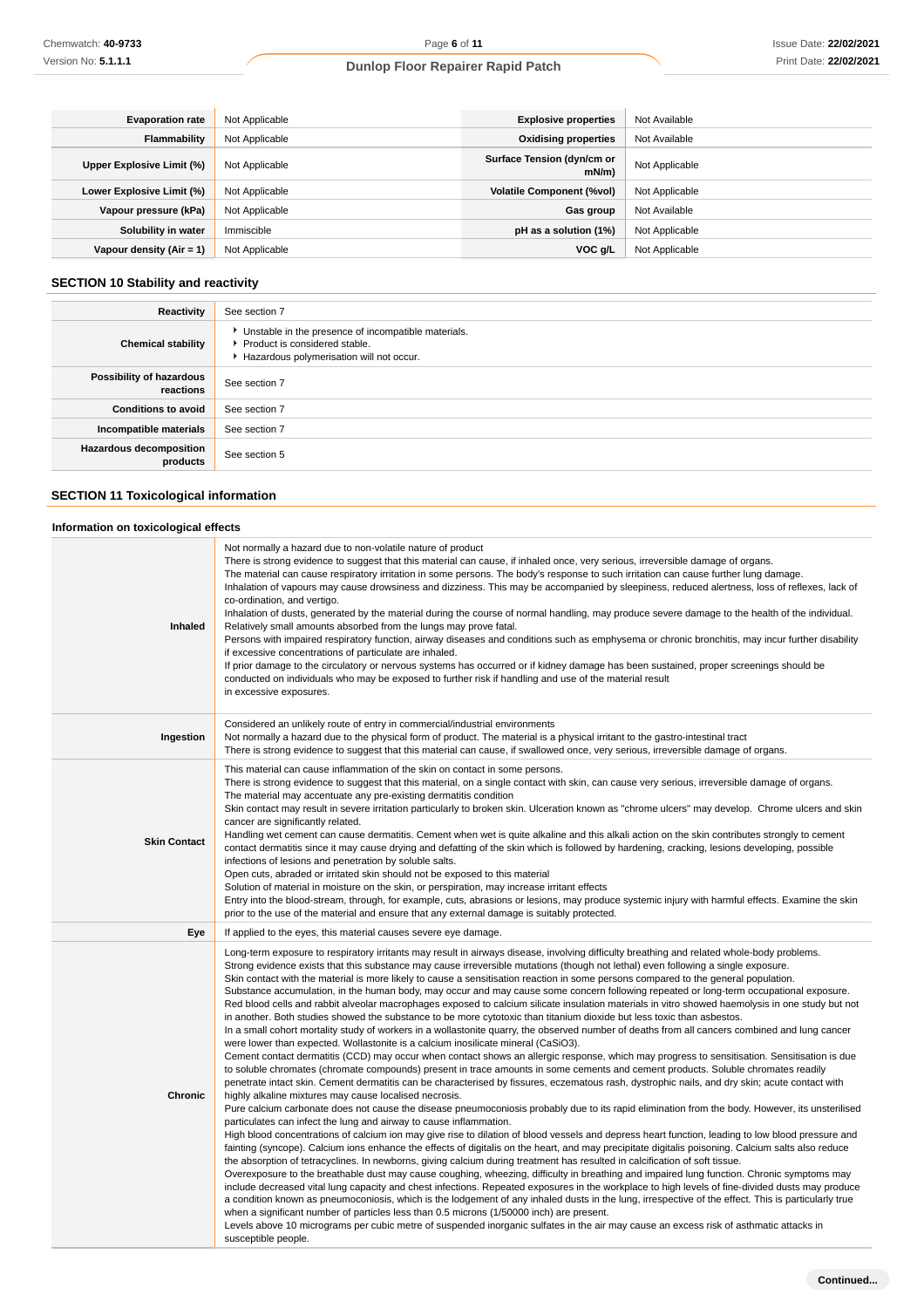| Dunlop Floor Repairer Rapid | <b>TOXICITY</b>                                                                                                                                                                                                                                                                                                                                                                                                                                                                                                                                                                                                                                               | <b>IRRITATION</b>                                                                                                                      |
|-----------------------------|---------------------------------------------------------------------------------------------------------------------------------------------------------------------------------------------------------------------------------------------------------------------------------------------------------------------------------------------------------------------------------------------------------------------------------------------------------------------------------------------------------------------------------------------------------------------------------------------------------------------------------------------------------------|----------------------------------------------------------------------------------------------------------------------------------------|
| Patch                       | Not Available                                                                                                                                                                                                                                                                                                                                                                                                                                                                                                                                                                                                                                                 | Not Available                                                                                                                          |
|                             | <b>TOXICITY</b>                                                                                                                                                                                                                                                                                                                                                                                                                                                                                                                                                                                                                                               | <b>IRRITATION</b>                                                                                                                      |
| graded sand                 | Oral(Rat) LD50; =500 mg/kg <sup>[2]</sup>                                                                                                                                                                                                                                                                                                                                                                                                                                                                                                                                                                                                                     | Not Available                                                                                                                          |
|                             | <b>TOXICITY</b>                                                                                                                                                                                                                                                                                                                                                                                                                                                                                                                                                                                                                                               | <b>IRRITATION</b>                                                                                                                      |
| calcium aluminate cement    | dermal (rat) LD50: >2000 mg/kg <sup>[1]</sup>                                                                                                                                                                                                                                                                                                                                                                                                                                                                                                                                                                                                                 | Not Available                                                                                                                          |
|                             | Oral(Rat) LD50; >2000 mg/kg[1]                                                                                                                                                                                                                                                                                                                                                                                                                                                                                                                                                                                                                                |                                                                                                                                        |
| portland cement             | <b>TOXICITY</b>                                                                                                                                                                                                                                                                                                                                                                                                                                                                                                                                                                                                                                               | <b>IRRITATION</b>                                                                                                                      |
|                             | Not Available                                                                                                                                                                                                                                                                                                                                                                                                                                                                                                                                                                                                                                                 | Not Available                                                                                                                          |
| calcium carbonate           | <b>TOXICITY</b>                                                                                                                                                                                                                                                                                                                                                                                                                                                                                                                                                                                                                                               | <b>IRRITATION</b>                                                                                                                      |
|                             | dermal (rat) LD50: >2000 mg/kg <sup>[1]</sup>                                                                                                                                                                                                                                                                                                                                                                                                                                                                                                                                                                                                                 | Eye (rabbit): 0.75 mg/24h - SEVERE                                                                                                     |
|                             | Oral(Rat) LD50; >2000 mg/kg[1]                                                                                                                                                                                                                                                                                                                                                                                                                                                                                                                                                                                                                                | Eye: no adverse effect observed (not irritating)[1]                                                                                    |
|                             |                                                                                                                                                                                                                                                                                                                                                                                                                                                                                                                                                                                                                                                               | Skin (rabbit): 500 mg/24h-moderate                                                                                                     |
|                             |                                                                                                                                                                                                                                                                                                                                                                                                                                                                                                                                                                                                                                                               | Skin: no adverse effect observed (not irritating)[1]                                                                                   |
|                             | <b>TOXICITY</b>                                                                                                                                                                                                                                                                                                                                                                                                                                                                                                                                                                                                                                               | <b>IRRITATION</b>                                                                                                                      |
| calcium sulfate             | Oral(Rat) LD50; >1581 mg/kg[1]                                                                                                                                                                                                                                                                                                                                                                                                                                                                                                                                                                                                                                | Not Available                                                                                                                          |
| Legend:                     | specified data extracted from RTECS - Register of Toxic Effect of chemical Substances                                                                                                                                                                                                                                                                                                                                                                                                                                                                                                                                                                         | 1. Value obtained from Europe ECHA Registered Substances - Acute toxicity 2.* Value obtained from manufacturer's SDS. Unless otherwise |
|                             |                                                                                                                                                                                                                                                                                                                                                                                                                                                                                                                                                                                                                                                               |                                                                                                                                        |
| <b>PORTLAND CEMENT</b>      | The following information refers to contact allergens as a group and may not be specific to this product.<br>Contact allergies quickly manifest themselves as contact eczema, more rarely as urticaria or Quincke's oedema. The pathogenesis of contact<br>eczema involves a cell-mediated (T lymphocytes) immune reaction of the delayed type. Other allergic skin reactions, e.g. contact urticaria,<br>involve antibody-mediated immune reactions. The significance of the contact allergen is not simply determined by its sensitisation potential: the<br>distribution of the substance and the opportunities for contact with it are equally important. |                                                                                                                                        |
|                             | No evidence of carcinogenic properties. No evidence of mutagenic or teratogenic effects.                                                                                                                                                                                                                                                                                                                                                                                                                                                                                                                                                                      | The material may produce severe irritation to the eye causing pronounced inflammation. Repeated or prolonged exposure to irritants may |

**CALCIUM CARBONATE** produce conjunctivitis. The material may cause skin irritation after prolonged or repeated exposure and may produce on contact skin redness, swelling, the production of vesicles, scaling and thickening of the skin.

> Gypsum (calcium sulfate dehydrate) irritates the skin, eye, mucous membranes, and airways. A series of studies involving Gypsum industry workers in Poland reported chronic, non-specific airways diseases.

**CALCIUM SULFATE** Repeat dose toxicity: Examination of workers at a gypsum manufacturing plant found restrictive defects on long-function tests in those who were chronically exposed to gypsum dust.

Synergistic/antagonistic effects: Gypsum appears to be protective on quartz toxicity in animal testing.

No significant acute toxicological data identified in literature search.

Asthma-like symptoms may continue for months or even years after exposure to the material ends. This may be due to a non-allergic condition known as reactive airways dysfunction syndrome (RADS) which can occur after exposure to high levels of highly irritating compound. Main criteria for diagnosing RADS include the absence of previous airways disease in a non-atopic individual, with sudden onset of persistent asthma-like symptoms within minutes to hours of a documented exposure to the irritant. Other criteria for diagnosis of RADS include a reversible airflow pattern on lung function tests, moderate to severe bronchial hyperreactivity on methacholine challenge testing, and the lack of minimal lymphocytic inflammation, without eosinophilia.

| <b>Acute Toxicity</b>                       | ×            | Carcinogenicity                 | ×                                                                                                  |
|---------------------------------------------|--------------|---------------------------------|----------------------------------------------------------------------------------------------------|
| <b>Skin Irritation/Corrosion</b>            | $\checkmark$ | Reproductivity                  | ×                                                                                                  |
| <b>Serious Eye Damage/Irritation</b>        | ✔            | <b>STOT - Single Exposure</b>   | $\checkmark$                                                                                       |
| <b>Respiratory or Skin</b><br>sensitisation |              | <b>STOT - Repeated Exposure</b> | v                                                                                                  |
| <b>Mutagenicity</b>                         | ັ            | <b>Aspiration Hazard</b>        | ×                                                                                                  |
|                                             |              | Legend:                         | $\blacktriangleright$ - Data either not available or does not fill the criteria for classification |

 $\blacktriangleright$  – Data available to make classification

## **SECTION 12 Ecological information**

**GRADED SAND & CALCIUM ALUMINATE CEMENT & PORTLAND CEMENT**

**CALCIUM ALUMINATE CEMENT & PORTLAND CEMENT & CALCIUM CARBONATE & CALCIUM**

**SULFATE**

## **Toxicity**

| Dunlop Floor Repairer Rapid<br>Patch | Endpoint         | Test Duration (hr) | <b>Species</b> | Value            | Source           |
|--------------------------------------|------------------|--------------------|----------------|------------------|------------------|
|                                      | Not<br>Available | Not Available      | Not Available  | Not<br>Available | Not<br>Available |
|                                      | Endpoint         | Test Duration (hr) | <b>Species</b> | Value            | Source           |
| graded sand                          | Not<br>Available | Not Available      | Not Available  | Not<br>Available | Not<br>Available |

**Continued...**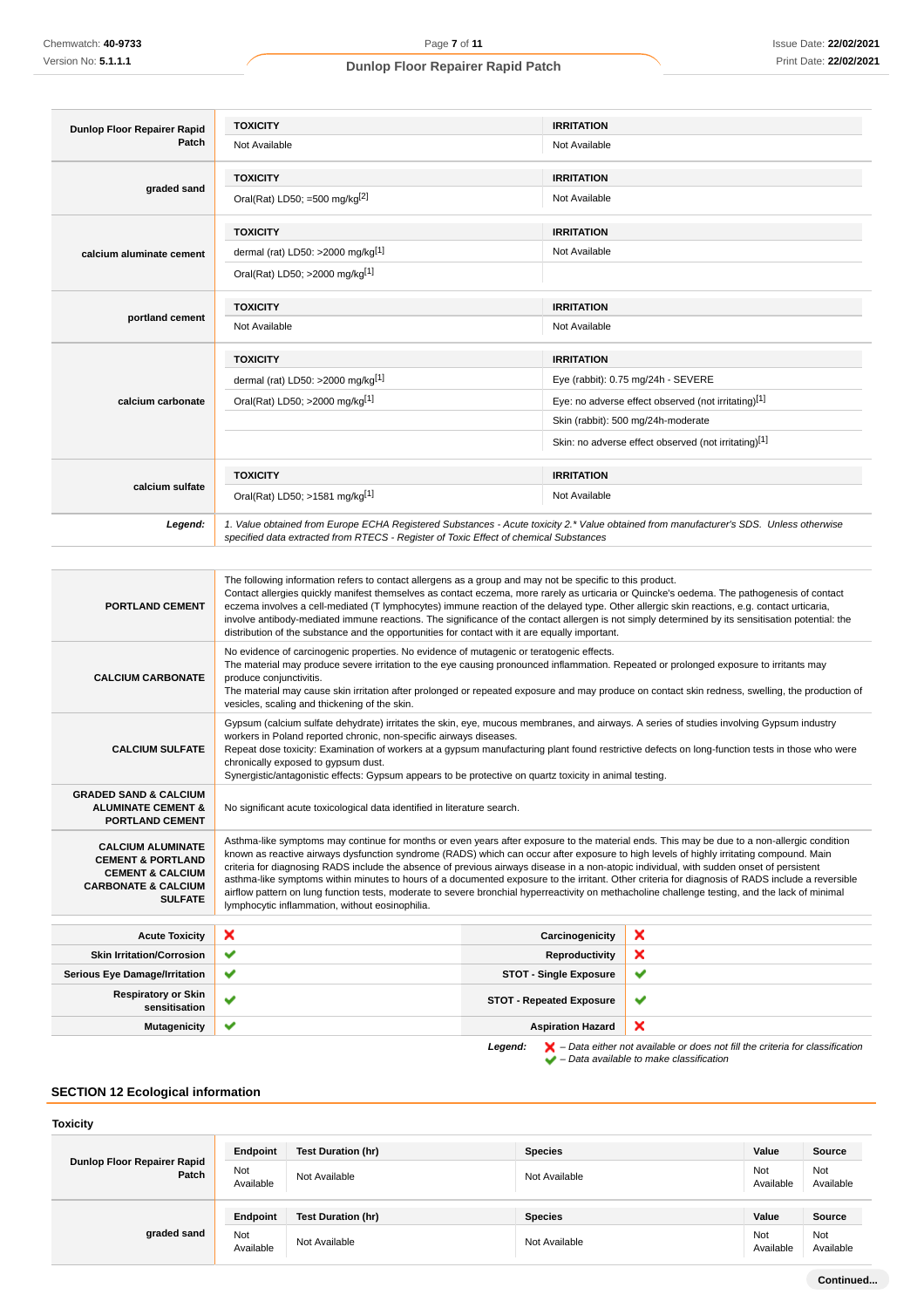|                          | Endpoint         | <b>Test Duration (hr)</b> | <b>Species</b>                | Value               | <b>Source</b>           |
|--------------------------|------------------|---------------------------|-------------------------------|---------------------|-------------------------|
|                          | <b>LC50</b>      | 96                        | Fish                          | $>100$ mg/L         | 2                       |
| calcium aluminate cement | <b>EC50</b>      | 48                        | Crustacea                     | $5.4$ mg/L          | $\overline{2}$          |
|                          | <b>EC50</b>      | 72                        | Algae or other aquatic plants | 3.6 <sub>mq/L</sub> | 2                       |
|                          | <b>NOEC</b>      | 72                        | Algae or other aquatic plants | $2.6$ mg/L          | $\overline{\mathbf{c}}$ |
|                          | Endpoint         | <b>Test Duration (hr)</b> | <b>Species</b>                | Value               | Source                  |
| portland cement          | Not<br>Available | Not Available             | Not Available                 | Not<br>Available    | Not<br>Available        |
| calcium carbonate        | Endpoint         | <b>Test Duration (hr)</b> | <b>Species</b>                | Value               | <b>Source</b>           |
|                          | <b>LC50</b>      | 96                        | Fish                          | >56000mg/L          | 4                       |
|                          | <b>EC50</b>      | 72                        | Algae or other aquatic plants | $>14$ mg/L          | 2                       |
|                          | EC10             | 72                        | Algae or other aquatic plants | $>14$ mg/L          | 2                       |
|                          | <b>NOEL</b>      | 1332.0                    | Not Available                 | 1.0% w/w            | 4                       |
|                          | Endpoint         | <b>Test Duration (hr)</b> | <b>Species</b>                | Value               | Source                  |
|                          | <b>LC50</b>      | 96                        | Fish                          | >79mg/L             | 2                       |
| calcium sulfate          | <b>EC50</b>      | 72                        | Algae or other aquatic plants | >79mg/L             | 2                       |
|                          | EC <sub>0</sub>  | 96                        | Crustacea                     | $=1255.000$ mg/L    | 1                       |
|                          | <b>NOEL</b>      | 3696                      | Not Available                 | $1.25$ g/eu         | 4                       |

## **DO NOT** discharge into sewer or waterways.

## **Persistence and degradability**

| Ingredient                       | Persistence: Water/Soil   | <b>Persistence: Air</b> |
|----------------------------------|---------------------------|-------------------------|
| calcium sulfate                  | <b>HIGH</b>               | <b>HIGH</b>             |
|                                  |                           |                         |
| <b>Bioaccumulative potential</b> |                           |                         |
| Ingredient                       | <b>Bioaccumulation</b>    |                         |
| calcium sulfate                  | LOW (LogKOW = $-2.2002$ ) |                         |
|                                  |                           |                         |
| Mobility in soil                 |                           |                         |
| Ingredient                       | <b>Mobility</b>           |                         |
| calcium sulfate                  | $LOW (KOC = 6.124)$       |                         |

Data 6. NITE (Japan) - Bioconcentration Data 7. METI (Japan) - Bioconcentration Data 8. Vendor Data

## **SECTION 13 Disposal considerations**

| Waste treatment methods      |                                                                                                                                                                                                                                                                                                                                                                                                                                                                                                                                                                                                                                                                                                                                                                                                                                                                                                                                                                                                                                                                                                                                                                                                                                                                                                                                                                                                                                                                                                                                                                                                           |
|------------------------------|-----------------------------------------------------------------------------------------------------------------------------------------------------------------------------------------------------------------------------------------------------------------------------------------------------------------------------------------------------------------------------------------------------------------------------------------------------------------------------------------------------------------------------------------------------------------------------------------------------------------------------------------------------------------------------------------------------------------------------------------------------------------------------------------------------------------------------------------------------------------------------------------------------------------------------------------------------------------------------------------------------------------------------------------------------------------------------------------------------------------------------------------------------------------------------------------------------------------------------------------------------------------------------------------------------------------------------------------------------------------------------------------------------------------------------------------------------------------------------------------------------------------------------------------------------------------------------------------------------------|
| Product / Packaging disposal | Containers may still present a chemical hazard/ danger when empty.<br>Return to supplier for reuse/ recycling if possible.<br>Otherwise:<br>If container can not be cleaned sufficiently well to ensure that residuals do not remain or if the container cannot be used to store the same<br>product, then puncture containers, to prevent re-use, and bury at an authorised landfill.<br>▶ Where possible retain label warnings and SDS and observe all notices pertaining to the product.<br>Legislation addressing waste disposal requirements may differ by country, state and/ or territory. Each user must refer to laws operating in their<br>area. In some areas, certain wastes must be tracked.<br>A Hierarchy of Controls seems to be common - the user should investigate:<br>Reduction<br>Reuse<br>Recycling<br>Disposal (if all else fails)<br>This material may be recycled if unused, or if it has not been contaminated so as to make it unsuitable for its intended use.<br>DO NOT allow wash water from cleaning or process equipment to enter drains.<br>It may be necessary to collect all wash water for treatment before disposal.<br>In all cases disposal to sewer may be subject to local laws and regulations and these should be considered first.<br>• Where in doubt contact the responsible authority.<br>▶ Recycle wherever possible or consult manufacturer for recycling options.<br>Consult State Land Waste Management Authority for disposal.<br>Bury residue in an authorised landfill.<br>Recycle containers if possible, or dispose of in an authorised landfill. |

Ensure that the hazardous substance is disposed in accordance with the Hazardous Substances (Disposal) Notice 2017

## **Disposal Requirements**

Packages that have been in direct contact with the hazardous substance must be only disposed if the hazardous substance was appropriately removed and cleaned out from the package. The package must be disposed according to the manufacturer's directions taking into account the material it is made of. Packages which hazardous content have been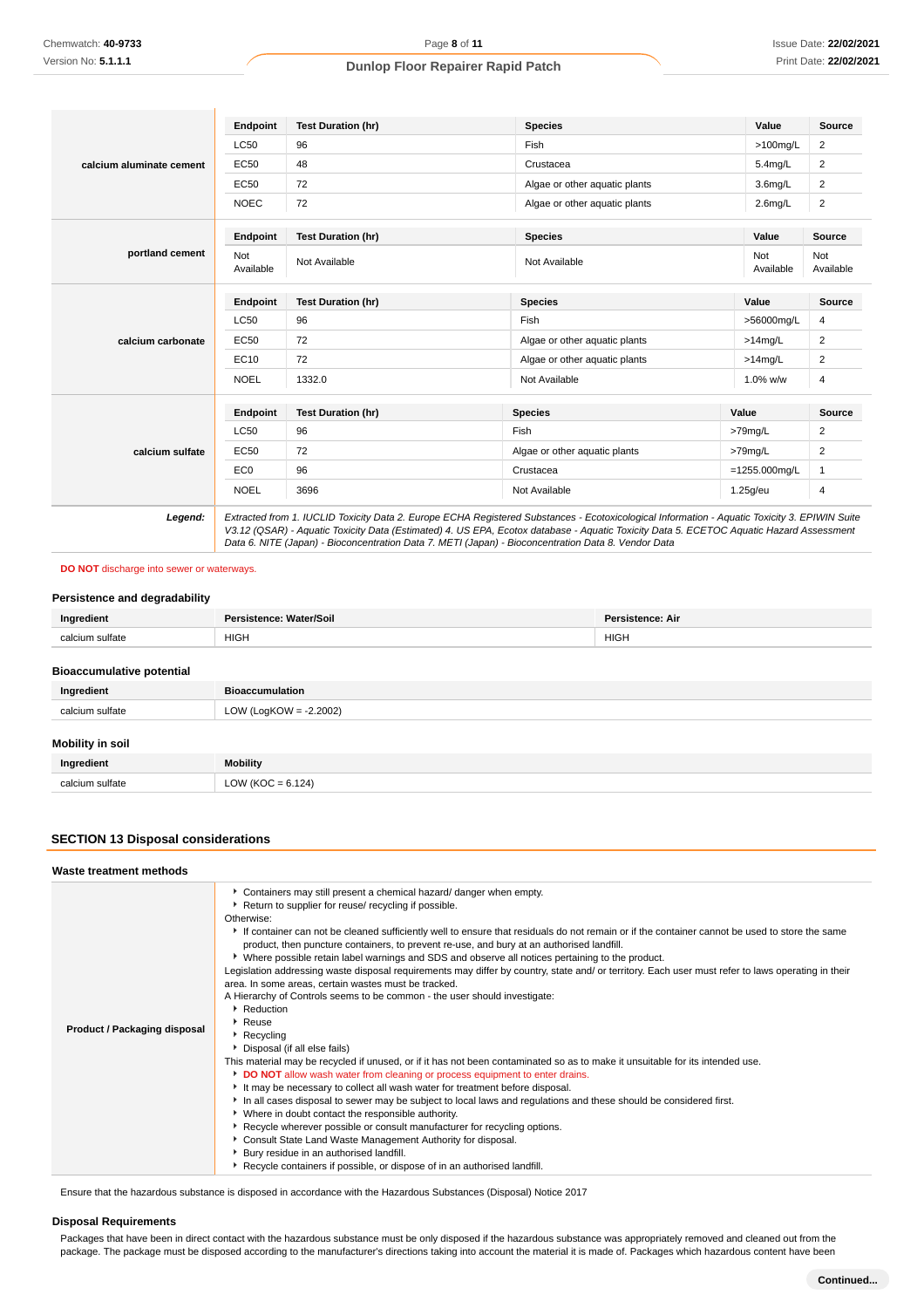appropriately treated and removed may be recycled.

The hazardous substance must only be disposed if it has been treated by a method that changed the characteristics or composition of the substance and it is no longer hazardous.

## **SECTION 14 Transport information**

| <b>Labels Required</b>  |                |
|-------------------------|----------------|
| <b>Marine Pollutant</b> | <b>NO</b>      |
| <b>HAZCHEM</b>          | Not Applicable |

#### **Land transport (ADG): NOT REGULATED FOR TRANSPORT OF DANGEROUS GOODS**

**Air transport (ICAO-IATA / DGR): NOT REGULATED FOR TRANSPORT OF DANGEROUS GOODS**

### **Sea transport (IMDG-Code / GGVSee): NOT REGULATED FOR TRANSPORT OF DANGEROUS GOODS**

## **Transport in bulk according to Annex II of MARPOL and the IBC code**

Not Applicable

## **Transport in bulk in accordance with MARPOL Annex V and the IMSBC Code**

| <b>Product name</b>      | Group         |
|--------------------------|---------------|
| graded sand              | Not Available |
| calcium aluminate cement | Not Available |
| portland cement          | Not Available |
| calcium carbonate        | Not Available |
| calcium sulfate          | Not Available |

## **Transport in bulk in accordance with the ICG Code**

| <b>Product name</b>      | Ship Type     |
|--------------------------|---------------|
| graded sand              | Not Available |
| calcium aluminate cement | Not Available |
| portland cement          | Not Available |
| calcium carbonate        | Not Available |
| calcium sulfate          | Not Available |

## **SECTION 15 Regulatory information**

## **Safety, health and environmental regulations / legislation specific for the substance or mixture**

This substance is to be managed using the conditions specified in an applicable Group Standard

| <b>HSR Number</b>                                                                                                 | <b>Group Standard</b>                                                                                                           |  |  |
|-------------------------------------------------------------------------------------------------------------------|---------------------------------------------------------------------------------------------------------------------------------|--|--|
| HSR002544                                                                                                         | Construction Products (Subsidiary Hazard) Group Standard 2017                                                                   |  |  |
| graded sand is found on the following regulatory lists                                                            |                                                                                                                                 |  |  |
| Chemical Footprint Project - Chemicals of High Concern List                                                       |                                                                                                                                 |  |  |
|                                                                                                                   | International Agency for Research on Cancer (IARC) - Agents Classified by the IARC Monographs                                   |  |  |
|                                                                                                                   | International Agency for Research on Cancer (IARC) - Agents Classified by the IARC Monographs - Group 1: Carcinogenic to humans |  |  |
| New Zealand Approved Hazardous Substances with controls                                                           |                                                                                                                                 |  |  |
|                                                                                                                   | New Zealand Hazardous Substances and New Organisms (HSNO) Act - Classification of Chemicals                                     |  |  |
|                                                                                                                   | New Zealand Hazardous Substances and New Organisms (HSNO) Act - Classification of Chemicals - Classification Data               |  |  |
| New Zealand Inventory of Chemicals (NZIoC)                                                                        |                                                                                                                                 |  |  |
| New Zealand Workplace Exposure Standards (WES)                                                                    |                                                                                                                                 |  |  |
| calcium aluminate cement is found on the following regulatory lists                                               |                                                                                                                                 |  |  |
| New Zealand Inventory of Chemicals (NZIoC)                                                                        |                                                                                                                                 |  |  |
| portland cement is found on the following regulatory lists                                                        |                                                                                                                                 |  |  |
| New Zealand Inventory of Chemicals (NZIoC)                                                                        |                                                                                                                                 |  |  |
| New Zealand Workplace Exposure Standards (WES)                                                                    |                                                                                                                                 |  |  |
| calcium carbonate is found on the following regulatory lists                                                      |                                                                                                                                 |  |  |
| New Zealand Approved Hazardous Substances with controls                                                           |                                                                                                                                 |  |  |
| New Zealand Hazardous Substances and New Organisms (HSNO) Act - Classification of Chemicals                       |                                                                                                                                 |  |  |
| New Zealand Hazardous Substances and New Organisms (HSNO) Act - Classification of Chemicals - Classification Data |                                                                                                                                 |  |  |
| New Zealand Inventory of Chemicals (NZIoC)                                                                        |                                                                                                                                 |  |  |
| New Zealand Workplace Exposure Standards (WES)                                                                    |                                                                                                                                 |  |  |
| calcium sulfate is found on the following regulatory lists                                                        |                                                                                                                                 |  |  |
| New Zealand Inventory of Chemicals (NZIoC)                                                                        |                                                                                                                                 |  |  |
|                                                                                                                   | New Zealand Workplace Exposure Standards (WES)                                                                                  |  |  |

#### **Hazardous Substance Location**

Subject to the Health and Safety at Work (Hazardous Substances) Regulations 2017.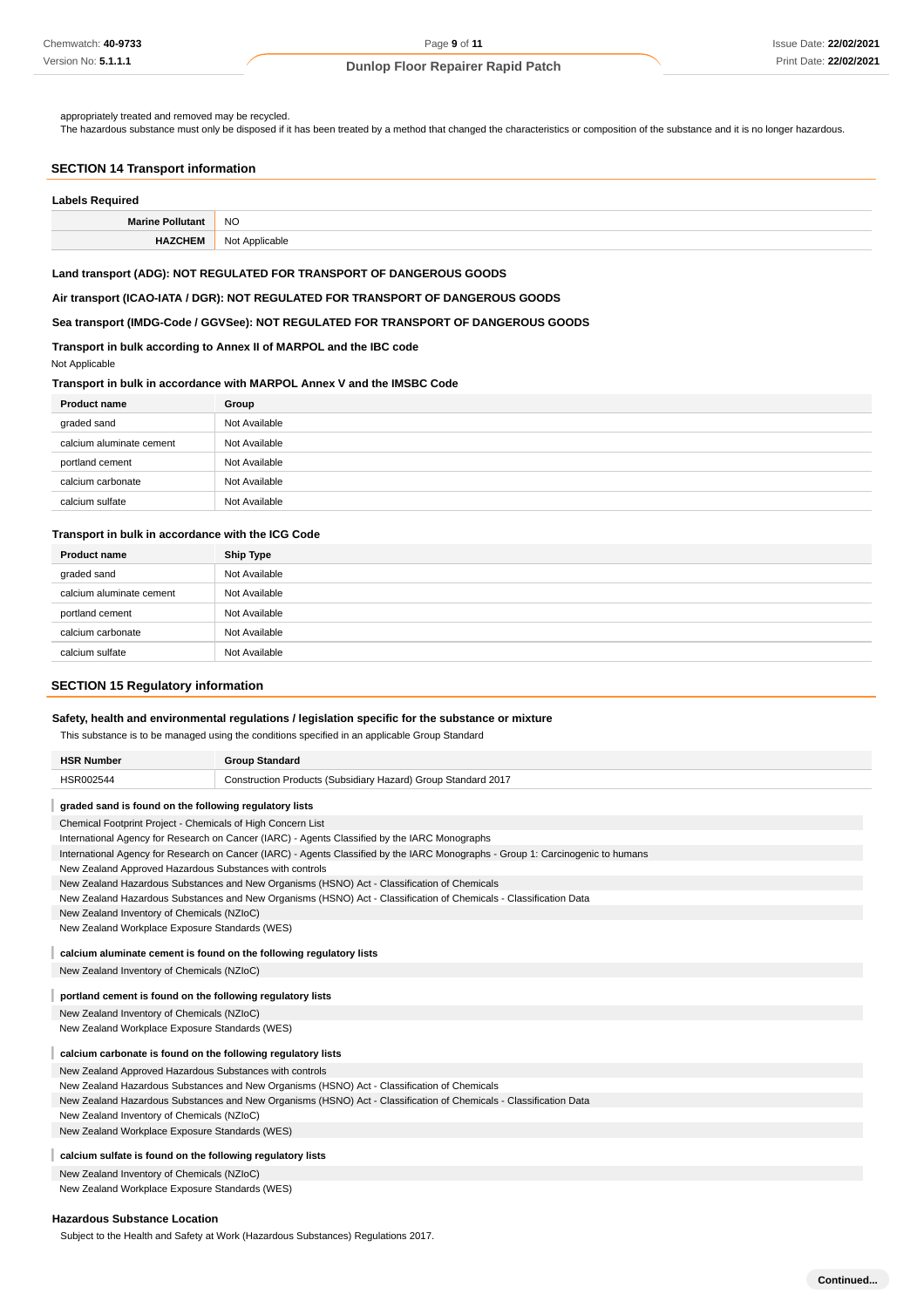| <b>Hazard Class</b> | Quantities     |
|---------------------|----------------|
| Not A               | Not Applicable |
| Applicable          |                |
|                     |                |

#### **Certified Handler**

Subject to Part 4 of the Health and Safety at Work (Hazardous Substances) Regulations 2017.

| <b>Class of substance</b> | Quantities              |
|---------------------------|-------------------------|
| Not Applicable            | Not Applicable<br>----- |

Refer Group Standards for further information

### **Maximum quantities of certain hazardous substances permitted on passenger service vehicles**

Subject to Regulation 13.14 of the Health and Safety at Work (Hazardous Substances) Regulations 2017.

| Hazard Class | Gas (aggregate water capacity in mL) | Liquid (L) | Solid (kg) | Maximum quantity per package for each classification |
|--------------|--------------------------------------|------------|------------|------------------------------------------------------|
| 6.5A or 6.5B | 120                                  |            |            |                                                      |

## **Tracking Requirements**

Not Applicable

## **National Inventory Status**

| <b>National Inventory</b>                          | <b>Status</b>                                                                                                                                                                                            |
|----------------------------------------------------|----------------------------------------------------------------------------------------------------------------------------------------------------------------------------------------------------------|
| Australia - AIIC / Australia<br>Non-Industrial Use | Yes                                                                                                                                                                                                      |
| Canada - DSL                                       | Yes                                                                                                                                                                                                      |
| Canada - NDSL                                      | No (graded sand; calcium aluminate cement; portland cement; calcium sulfate)                                                                                                                             |
| China - IECSC                                      | Yes                                                                                                                                                                                                      |
| Europe - EINEC / ELINCS / NLP                      | Yes                                                                                                                                                                                                      |
| Japan - ENCS                                       | No (portland cement)                                                                                                                                                                                     |
| Korea - KECI                                       | Yes                                                                                                                                                                                                      |
| New Zealand - NZIoC                                | Yes                                                                                                                                                                                                      |
| Philippines - PICCS                                | No (calcium aluminate cement; portland cement)                                                                                                                                                           |
| <b>USA - TSCA</b>                                  | Yes                                                                                                                                                                                                      |
| Taiwan - TCSI                                      | Yes                                                                                                                                                                                                      |
| Mexico - INSQ                                      | No (calcium aluminate cement)                                                                                                                                                                            |
| Vietnam - NCI                                      | Yes                                                                                                                                                                                                      |
| Russia - ARIPS                                     | No (calcium aluminate cement)                                                                                                                                                                            |
| Legend:                                            | Yes = All CAS declared ingredients are on the inventory<br>No = One or more of the CAS listed ingredients are not on the inventory and are not exempt from listing(see specific ingredients in brackets) |

### **SECTION 16 Other information**

| . | $\sim$ |
|---|--------|
|   |        |

#### **SDS Version Summary**

| Version | <b>Issue Date</b> | <b>Sections Updated</b>                                                                                                                                                                                                                                                                                                                               |
|---------|-------------------|-------------------------------------------------------------------------------------------------------------------------------------------------------------------------------------------------------------------------------------------------------------------------------------------------------------------------------------------------------|
| 4.1.1.1 | 01/11/2019        | One-off system update. NOTE: This may or may not change the GHS classification                                                                                                                                                                                                                                                                        |
| 5.1.1.1 | 22/02/2021        | Acute Health (inhaled), Acute Health (skin), Acute Health (swallowed), Chronic Health, Classification, Disposal, Exposure<br>Standard, Fire Fighter (fire/explosion hazard), First Aid (skin), First Aid (swallowed), Ingredients, Personal Protection (eye),<br>Personal Protection (hands/feet), Physical Properties, Storage (storage requirement) |

#### **Other information**

Classification of the preparation and its individual components has drawn on official and authoritative sources as well as independent review by the Chemwatch Classification committee using available literature references.

The SDS is a Hazard Communication tool and should be used to assist in the Risk Assessment. Many factors determine whether the reported Hazards are Risks in the workplace or other settings. Risks may be determined by reference to Exposures Scenarios. Scale of use, frequency of use and current or available engineering controls must be considered.

#### **Definitions and abbreviations**

PC-TWA: Permissible Concentration-Time Weighted Average PC-STEL: Permissible Concentration-Short Term Exposure Limit

IARC: International Agency for Research on Cancer

ACGIH: American Conference of Governmental Industrial Hygienists

- STEL: Short Term Exposure Limit
- TEEL: Temporary Emergency Exposure Limit。 IDLH: Immediately Dangerous to Life or Health Concentrations

OSF: Odour Safety Factor

NOAEL :No Observed Adverse Effect Level

LOAEL: Lowest Observed Adverse Effect Level

TLV: Threshold Limit Value